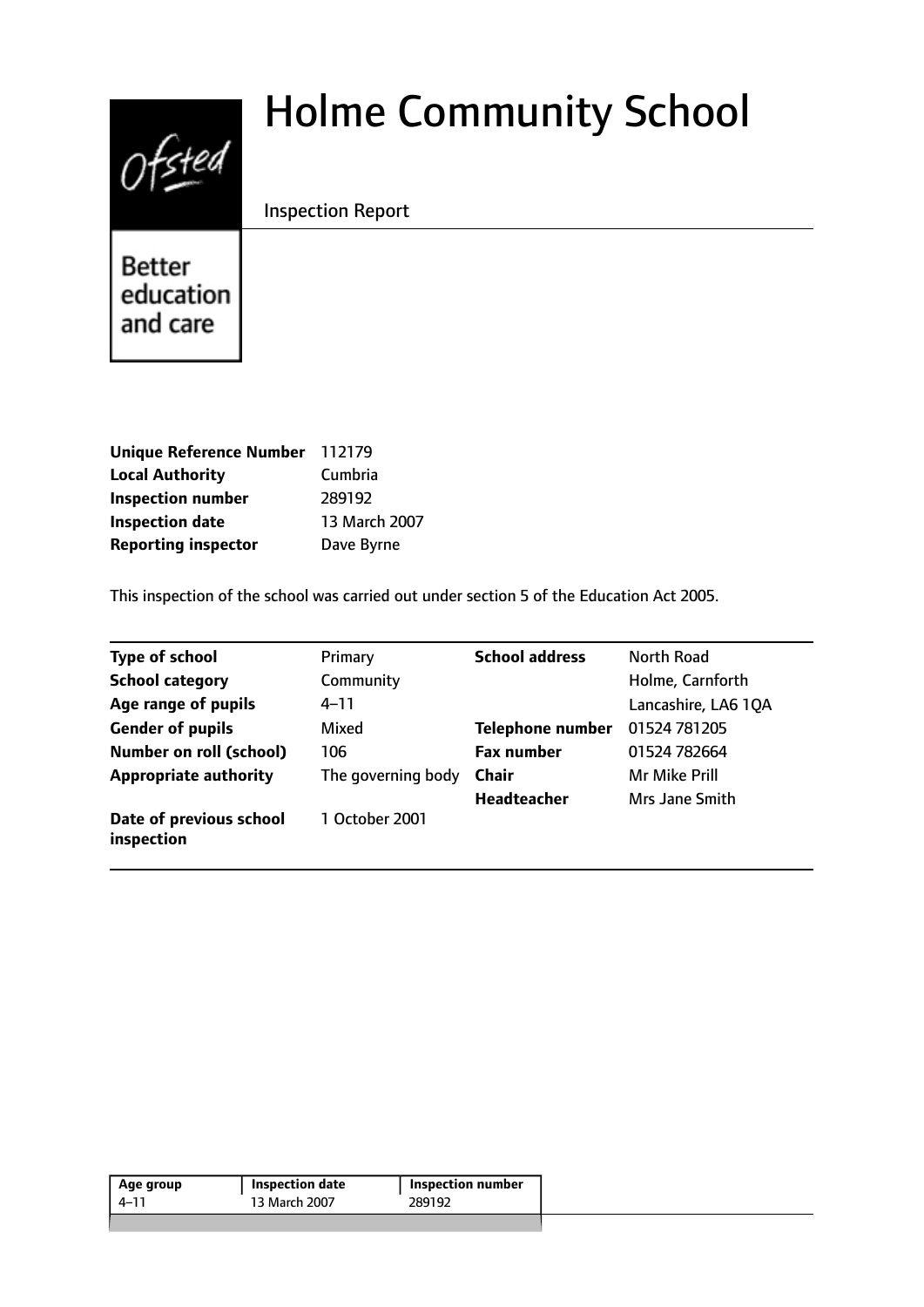© Crown copyright 2007

Website: www.ofsted.gov.uk

This document may be reproduced in whole or in part for non-commercial educational purposes, provided that the information quoted is reproduced without adaptation and the source and date of publication are stated.

Further copies of this report are obtainable from the school. Under the Education Act 2005, the school must provide a copy of this report free of charge to certain categories of people. A charge not exceeding the full cost of reproduction may be made for any other copies supplied.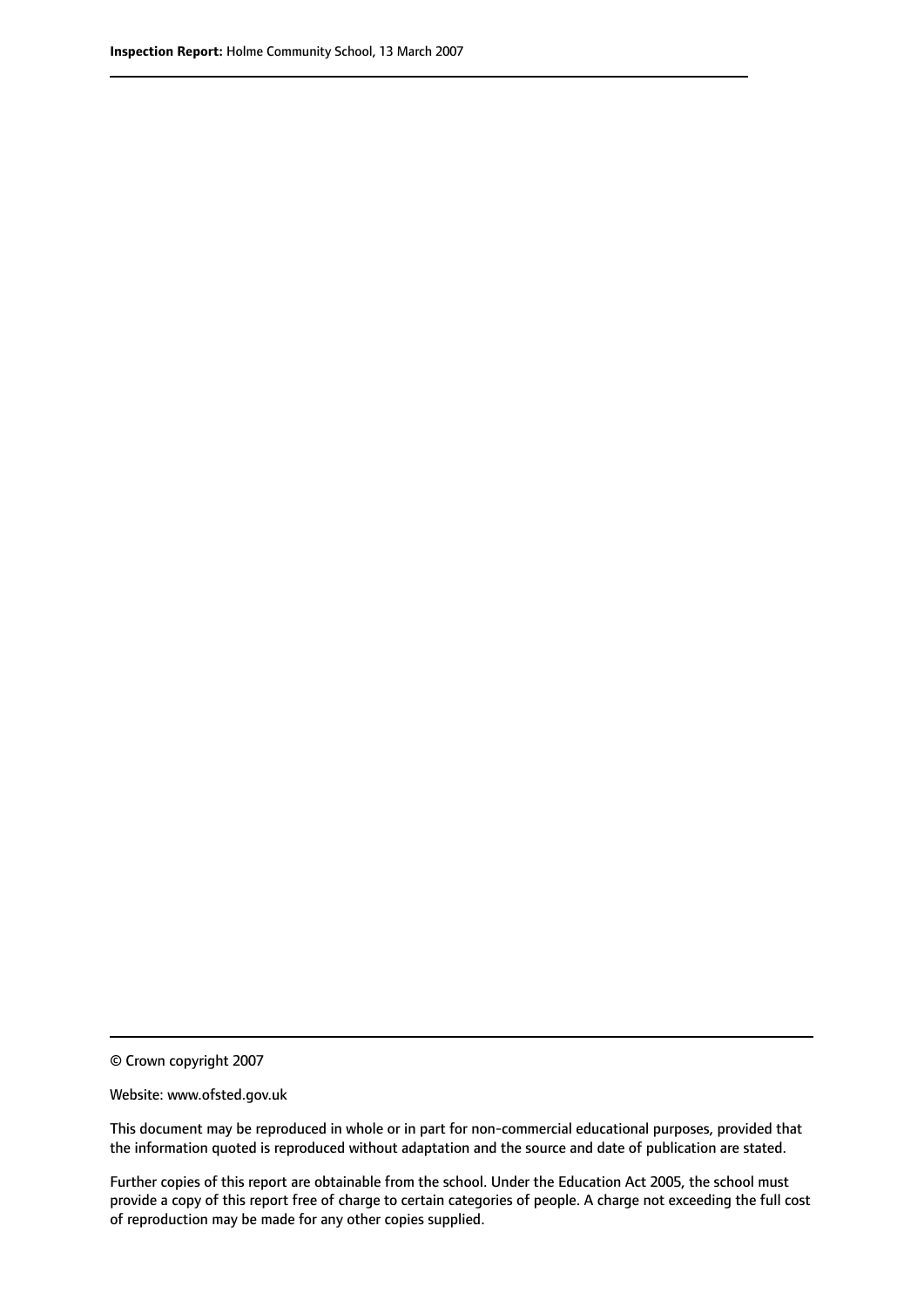# **Introduction**

The inspection was carried out by one Additional Inspector.

## **Description of the school**

This is a small village school. The percentage of pupils entitled to free school meals is well below average. The proportion with learning difficulties and disabilities is broadly average but the percentage with statements of special educational need is very high. Virtually all pupils are of White British ethnicity, and a very small number have English as an additional language. The attainment of children starting school in Reception is similar to that found for children of their age.

### **Key for inspection grades**

| Grade 1 | Outstanding  |
|---------|--------------|
| Grade 2 | Good         |
| Grade 3 | Satisfactory |
| Grade 4 | Inadequate   |
|         |              |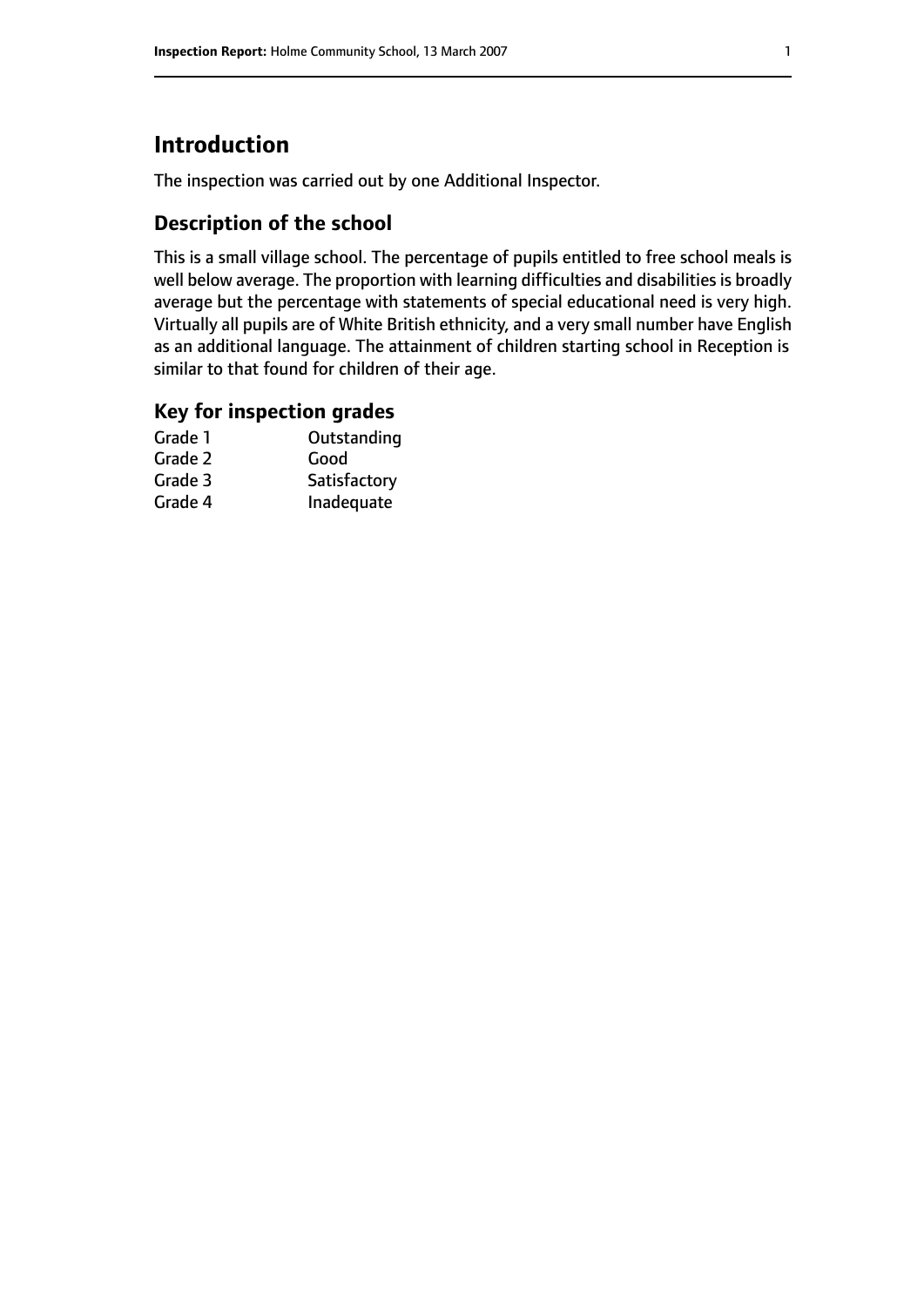# **Overall effectiveness of the school**

#### **Grade: 2**

This is a good school in which pupils are given a very good foundation for their future. From an average starting point on entry to school, pupils make good progress overall and reach above average standards in English, mathematics and science by the end of Year 6. They develop outstanding attitudes to school, form excellent relationships with others and behave very well, demonstrating politeness and consideration. They say they feel safe and secure in school. Pupils' personal development and well-being are excellent. They have good basic skills and the personal qualities to make the most of the next stage of their education and to prepare for their future economic well-being. They take on responsibilities and contribute to the community through charitable work. The vast majority of parents are proud of the school and value what they describe to be an ethos of being one large family.

Achievement is good. Very good teaching in Reception lays firm foundations for the children's school life by giving a good grounding in academic learning alongside developing good personal and social skills. Teaching overall is good, but there are variations in quality between Key Stages 1 and 2 and consequently the rate of pupils' progress differs. It is good in Key Stage 2 and progress there accelerates so that by the time they leave school, standards are above average not only in English, mathematics and science but also design and technology, music and physical education. In Key Stage 1, teaching is improving and meets the needs of most pupils but it is not extending the performance of the more able, particularly in writing and mathematics. Information gained from the inspection indicates that progress in Key Stage 1 is improving and standards are higher this year after a time when they were below average.

Pupils benefit from outstanding levels of personal care, which is one reason why the pupils with learning difficulties and disabilities and those with English as an additional language are so well integrated in school. The safety and protection of pupils have a high priority. Pupils love school, partly because of a good curriculum, which is enriched by a wide range of educational visits and partly because of the good emphasis given to pupils' personal, social, health and citizenship development. As a result, pupils enjoy lessons and try to do everything they should to be fit and healthy. Systems for assessing and tracking pupils are unnecessarily complex, and make the tracking of pupils' progress difficult. This has a negative impact on standards in Key Stage 1 where the more able are not systematically challenged enough.

Leadership and management are good. The headteacher works closely with the staff team and the effective governing body to make sure that the school is well managed so that it is constantly improving. Finances are very well managed and resources used exceptionally well. Given the current circumstances, there is a good capacity for the school to improve in future.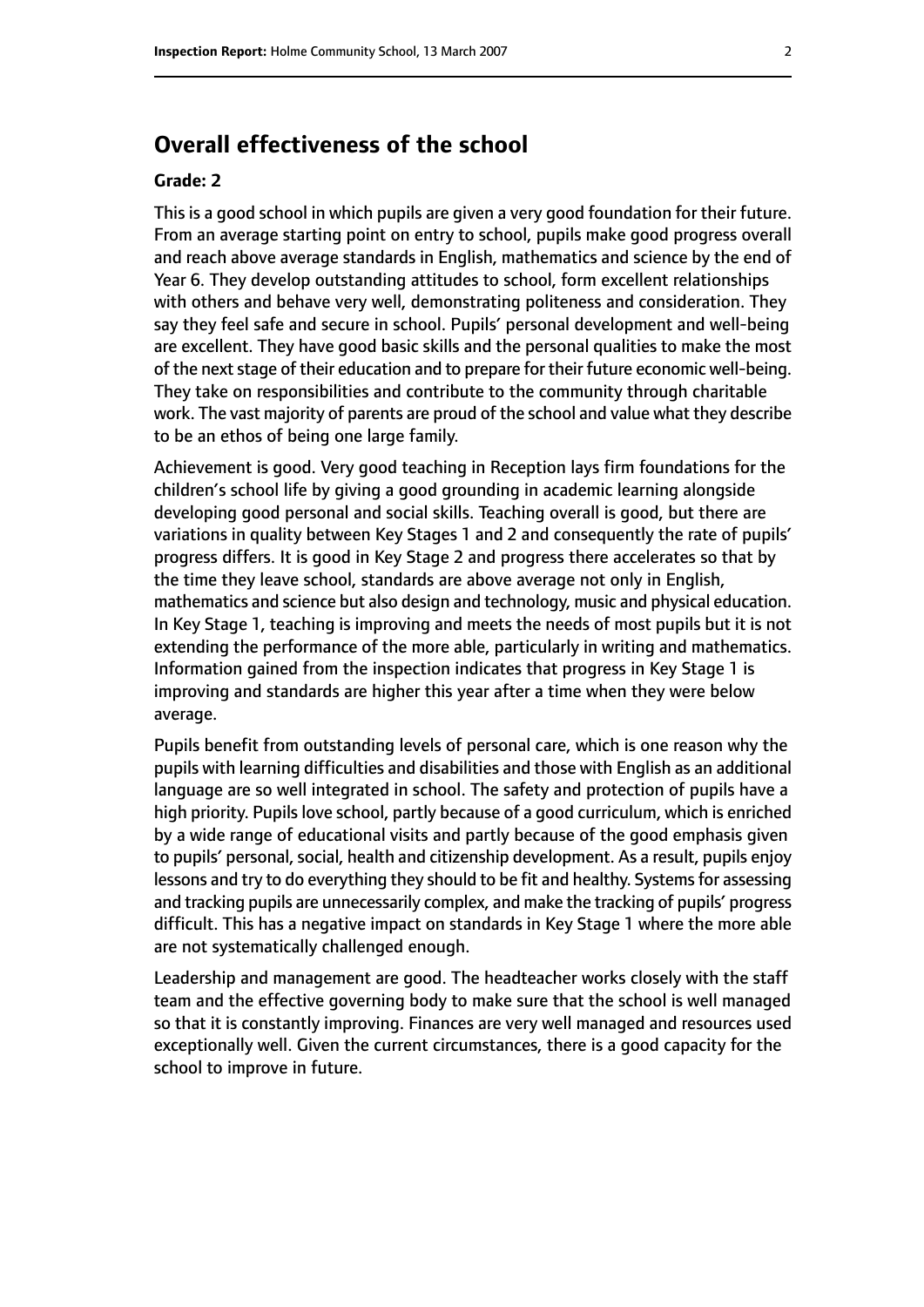#### **What the school should do to improve further**

- Raise expectations at Key Stage 1, especially of the more able in mathematics and writing.
- Devise, implement and monitor the effectiveness of a manageable assessment and tracking system across the school.

# **Achievement and standards**

#### **Grade: 2**

Pupils reach above average standards by the end of Year 6 in English, mathematics and science. From an average starting point when pupils join the school, this represents good achievement. The rate of progress, however, varies. It is good in the Foundation Stage and most children reach and many exceed the expectations for their age. In Key Stage 1, progress has not been good enough in the past but inspection evidence shows that it is currently satisfactory. In Key Stage 2, progress accelerates to a very good rate, which is reflected in the positive value added data for the school. Pupils with learning difficulties and disabilities benefit from very good support by learning support assistants, resulting in them making consistently good progress across the school. Those with English as an additional language do well, are fully integrated into school life, and make the same progress as others.

Standards in Key Stage 2 have been consistently above average since 2002 and were well above average in 2006. Standards are particularly good in English; pupils read and write well and are articulate when speaking. They also do well in mathematics and science. Standards are also good in design and technology, music and physical education. In Key Stage 1, standards have been below average in recent years but this year results are set to improve.

## **Personal development and well-being**

#### **Grade: 1**

Personal development and well-being are outstanding. Throughout the school, pupils demonstrate very good behaviour, great awareness of others and an appreciation of good manners. Pupils say they feel safe at all times. In lessons, they take pride in their work and thrive on learning new ideas and skills. The smiles around school illustrate pupils' enjoyment of learning, which impacts positively on the rate of attendance which is above average. Through a thriving school council pupils feel their views are heard and that they are influencing aspects of school life. They have a very good understanding of the choices required to keep healthy and they do all they can to stay fit and well. The school has gained Healthy School accreditation, which benefits the pupils' understanding of healthy living. The school's Activemark award underlines the good quality of provision for sport in school, which generates tremendous enthusiasm for exercise amongst many pupils. Pupils' spiritual, moral, social and cultural development is strong, with good levels of moral and social development contributing to excellent relationships. Although pupils have a good knowledge and understanding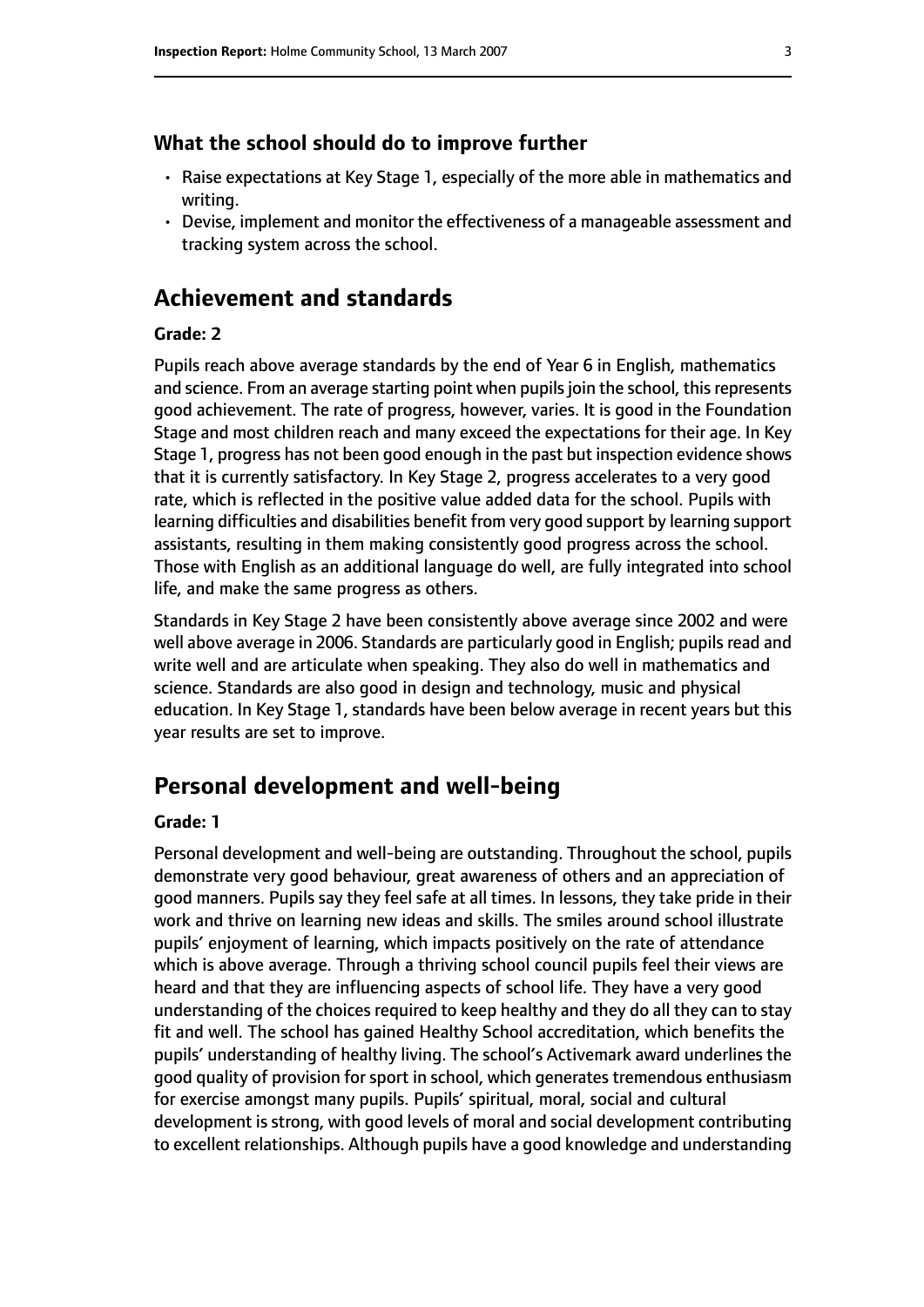of aspects of cultures abroad, for example Mexico and India, their understanding, although satisfactory, of the diversity of modern society is less well developed. Imaginative efforts involve pupils in raising funds for less fortunate children; for example, through the shoebox scheme. The good academic standards and excellent social skills give pupils a very good preparation for their future lives.

# **Quality of provision**

#### **Teaching and learning**

#### **Grade: 2**

Teaching and learning are good overall, but there are variations across the school. In the Foundation Stage, excellent planning underpins the provision of lively and stimulating learning experiences, which gives children a very good start to school life. In Key Stage 1, teaching is satisfactory overall. The needs of the lower and average attaining pupils are effectively met but expectations are not high enough to stretch the knowledge and understanding of the more able pupils. In Key Stage 2, lessons are imaginatively planned to meet the needs of all pupils so that they are made to think for themselves and use their knowledge to solve problems. This approach results in pupils learning with enthusiasm through fun activities and developing their confidence to make decisions about learning for themselves. Whilst teachers know their pupils well and information from assessment is used to inform planning, the current model for recording and tracking individual and group progress is over complex and ineffective, particularly in Key Stage 1.This has a marked impact on the quality of planning for the more able in Years 1 and 2. Pupils with learning difficulties and disabilities and with English as an additional language are taught very well throughout the school as a result of excellent partnerships between support staff and teachers.

#### **Curriculum and other activities**

#### **Grade: 2**

A good curriculum enriched by a good range of additional activities makes learning fun. In the Foundation Stage, children receive a rich range of activities tailored to meet their needs. Elsewhere, literacy and numeracy are effectively planned and increasingly links are made with other subjects so that pupils can develop their reading, writing and mathematical skills in a variety of situations. Pupils benefit from strengths in the provision for music and sport and in Key Stage 2 have weekly sessions in French. Whilst the curriculum is very well adapted to support pupils with learning difficulties and disabilities, the curriculum policy for the able, gifted and talented pupils is only satisfactory. Good provision for personal, social, health and citizenship education develops mature pupils with a good awareness of what it means to be a good citizen. Visits to places of educational value in the locality, links with local high schools and visits to school of musicians and sports coaches all enrich learning. Pupils enthusiastically attend the good range of extra-curricular activities that include clubs such as yoga, as well as a wide range of sporting and musical events.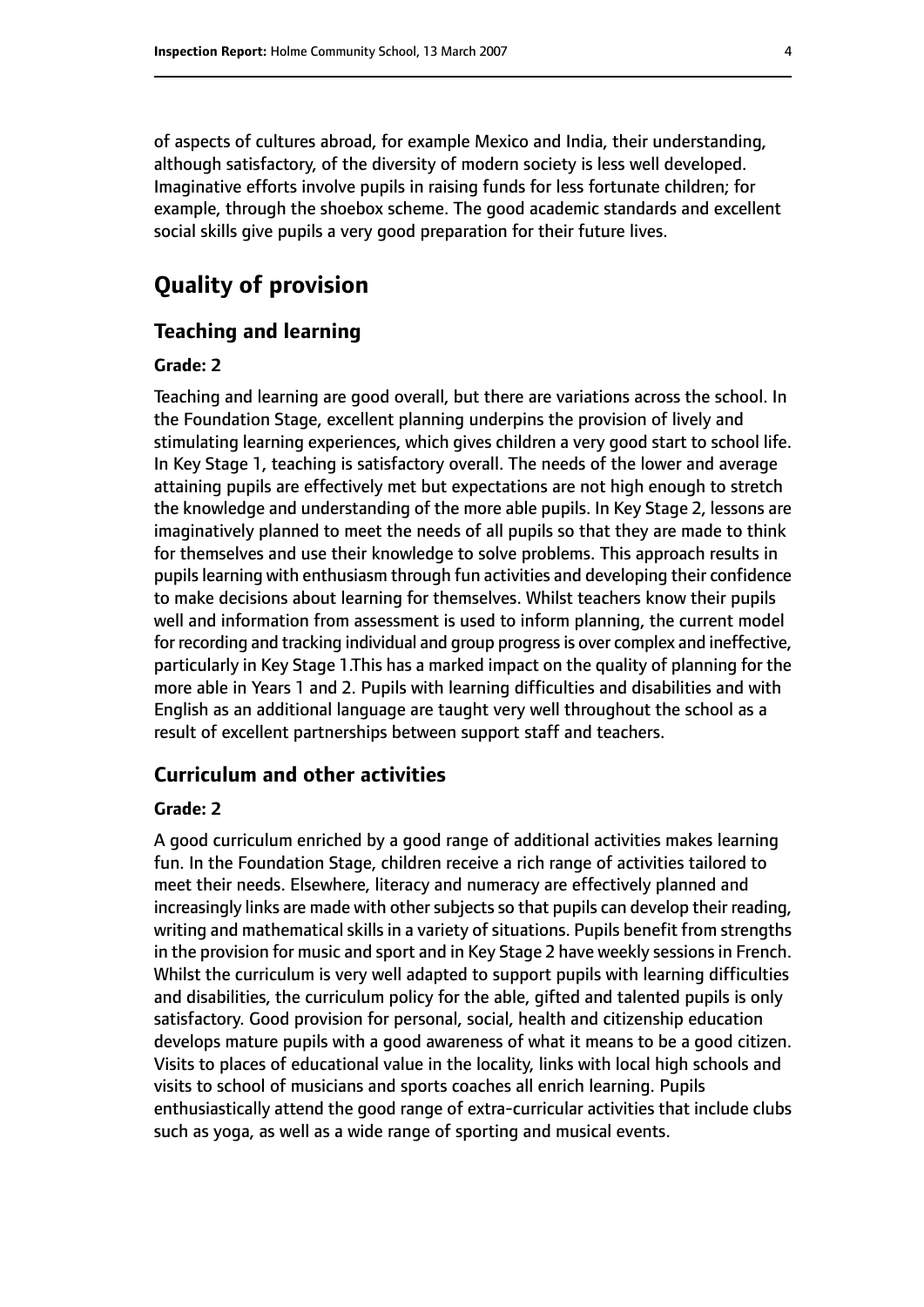#### **Care, guidance and support**

#### **Grade: 2**

Care, guidance and support are good, with excellent levels of personal support. The school has excellent procedures for maintaining the health and safety of staff and pupils and effective checks on the suitability of adults in contact with pupils. Child protection procedures are very effectively implemented and good links exist with outside agencies to provide support to pupils who are emotionally vulnerable. The needs of pupils with learning difficulties and disabilities, including those with statements of special educational need, are very well met by a combination of very good management within school, very effective teaching by support staff and strong links with education and health agencies. Pupils with English as an additional language are supported effectively within classes. Although the more able are given effective guidance in Key Stage 2, it is not as effective as it could be in Years 1 and 2.

This is partly because of weaknesses in the quality of tracking and assessment to provide enough information about pupils' progress.

## **Leadership and management**

#### **Grade: 2**

Leadership and management are good. The headteacher provides strong leadership and has a clear vision for the school's future development. She is well supported by able and committed senior teaching and administrative staff and an effective governing body. Together with a very supportive and professional team of teachers and support staff, the school accurately evaluates its strengths and sets realistic goals for improvement. A suitable school improvement plan guides school developments and keeps a good balance between pupils' academic and personal progress. It is starting to tackle the weakness in assessment evident in Key Stage 1 and maintains very good management of the provision for pupils with learning difficulties and disabilities. Good links with local secondary and primary schools contribute well to staff development; for example, in areas such as sport and in enriching the curriculum. Finances are very carefully managed to get excellent value from the budget. Overall improvement since the last inspection has been good and very good in terms of standards in English at Key Stage 2. Despite a tight budget, improvements since the previous inspection have been made in staffing, the buildings and resources. The accommodation is excellent in terms of outdoor provision and indoors limitations of space are overcome by the very creative use of all areas.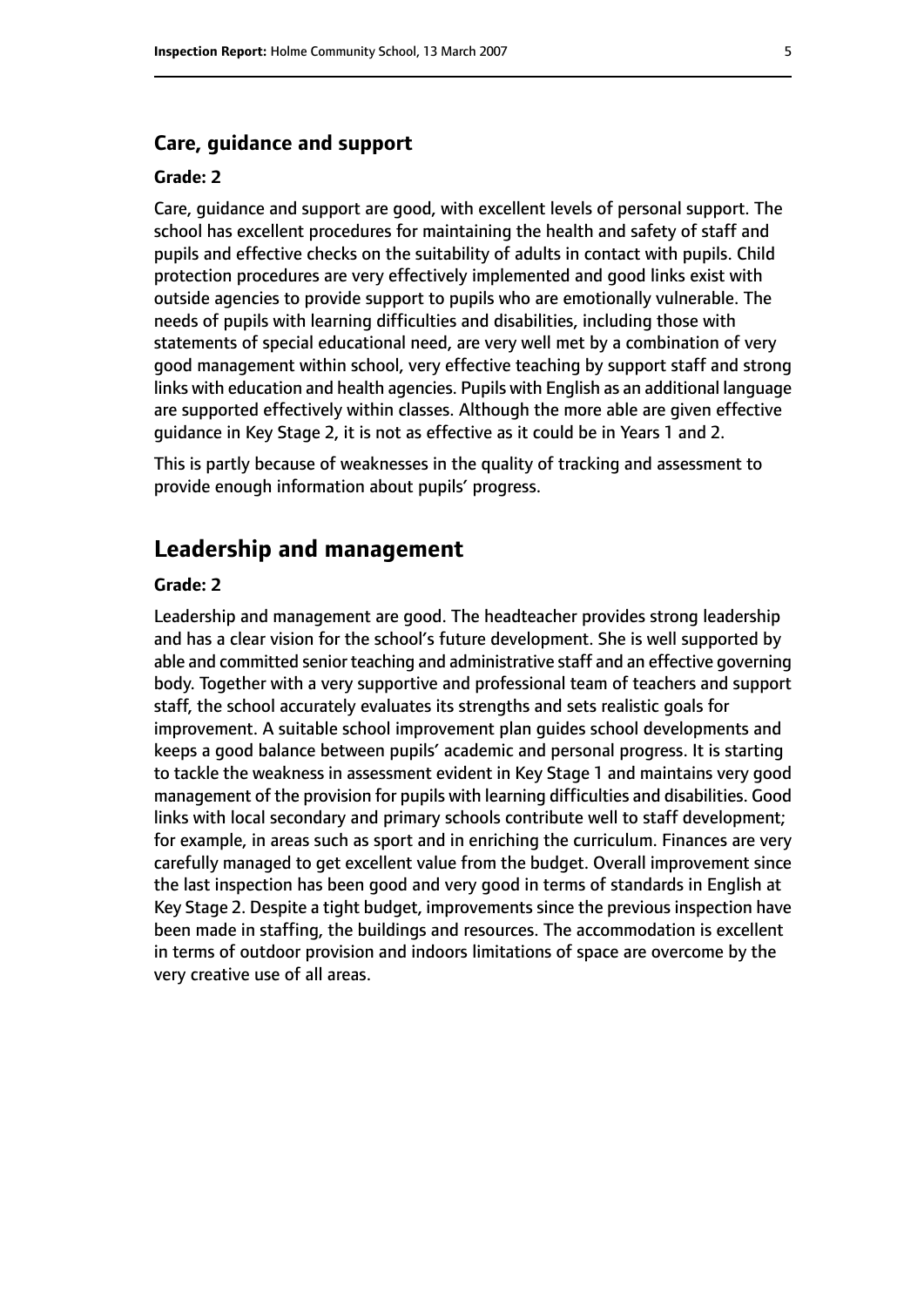**Any complaints about the inspection or the report should be made following the procedures set out inthe guidance 'Complaints about school inspection', whichis available from Ofsted's website: www.ofsted.gov.uk.**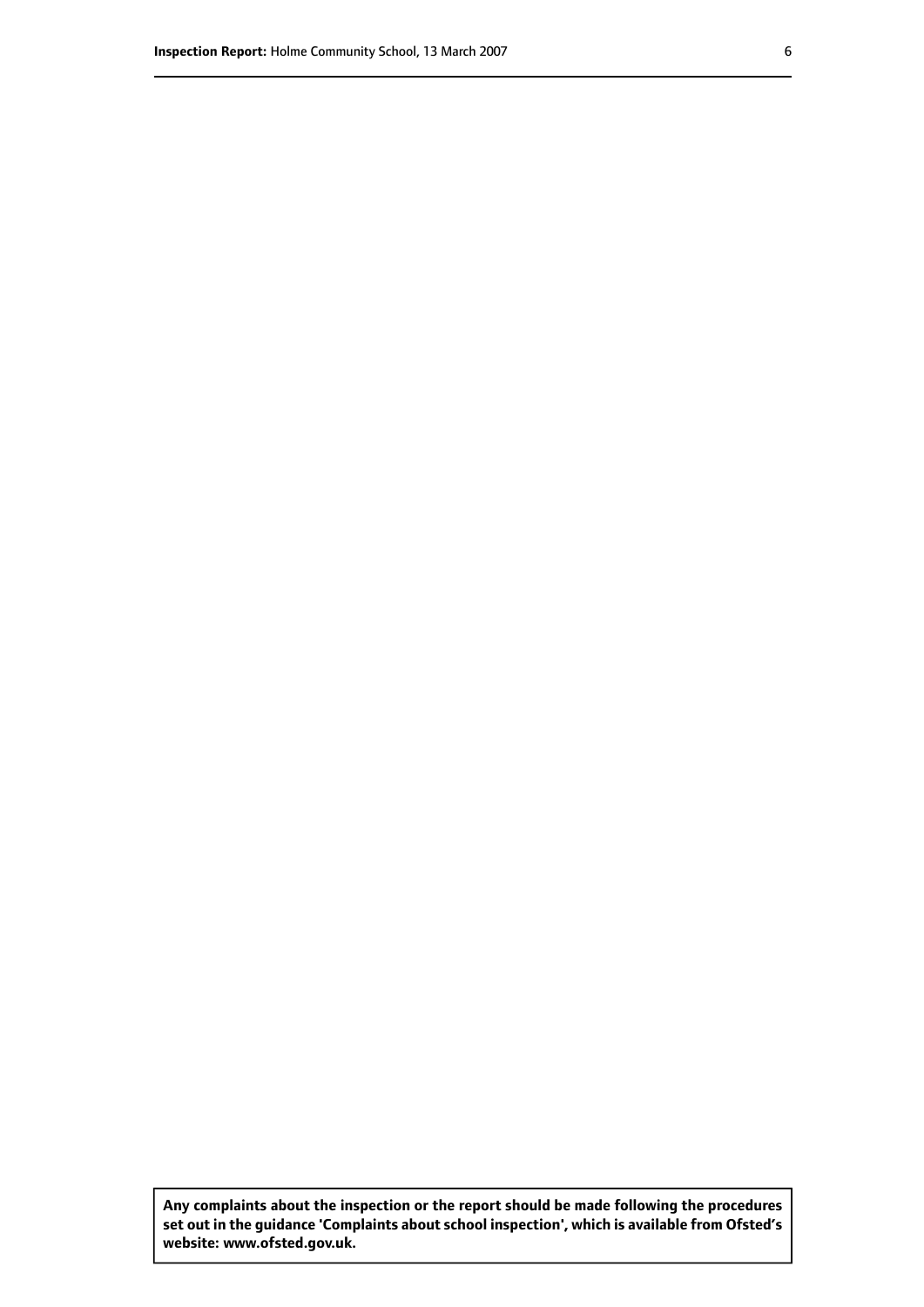# **Inspection judgements**

| $^{\circ}$ Key to judgements: grade 1 is outstanding, grade 2 good, grade 3 satisfactory, and grade 4 $^{\circ}$ | School         |
|------------------------------------------------------------------------------------------------------------------|----------------|
| inadequate                                                                                                       | <b>Overall</b> |

# **Overall effectiveness**

| How effective, efficient and inclusive is the provision of education, integrated<br>care and any extended services in meeting the needs of learners? |     |
|------------------------------------------------------------------------------------------------------------------------------------------------------|-----|
| How well does the school work in partnership with others to promote learners'<br>well-being?                                                         |     |
| The quality and standards in the Foundation Stage                                                                                                    |     |
| The effectiveness of the school's self-evaluation                                                                                                    |     |
| The capacity to make any necessary improvements                                                                                                      |     |
| Effective steps have been taken to promote improvement since the last<br>inspection                                                                  | Yes |

## **Achievement and standards**

| How well do learners achieve?                                                                               |  |
|-------------------------------------------------------------------------------------------------------------|--|
| The standards <sup>1</sup> reached by learners                                                              |  |
| How well learners make progress, taking account of any significant variations between<br>groups of learners |  |
| How well learners with learning difficulties and disabilities make progress                                 |  |

## **Personal development and well-being**

| How good is the overall personal development and well-being of the<br>learners?                                  |  |
|------------------------------------------------------------------------------------------------------------------|--|
| The extent of learners' spiritual, moral, social and cultural development                                        |  |
| The behaviour of learners                                                                                        |  |
| The attendance of learners                                                                                       |  |
| How well learners enjoy their education                                                                          |  |
| The extent to which learners adopt safe practices                                                                |  |
| The extent to which learners adopt healthy lifestyles                                                            |  |
| The extent to which learners make a positive contribution to the community                                       |  |
| How well learners develop workplace and other skills that will contribute to<br>their future economic well-being |  |

# **The quality of provision**

| How effective are teaching and learning in meeting the full range of the<br>  learners' needs?                      |  |
|---------------------------------------------------------------------------------------------------------------------|--|
| $\mid$ How well do the curriculum and other activities meet the range of needs<br>$\mid$ and interests of learners? |  |
| How well are learners cared for, guided and supported?                                                              |  |

 $^1$  Grade 1 - Exceptionally and consistently high; Grade 2 - Generally above average with none significantly below average; Grade 3 - Broadly average to below average; Grade 4 - Exceptionally low.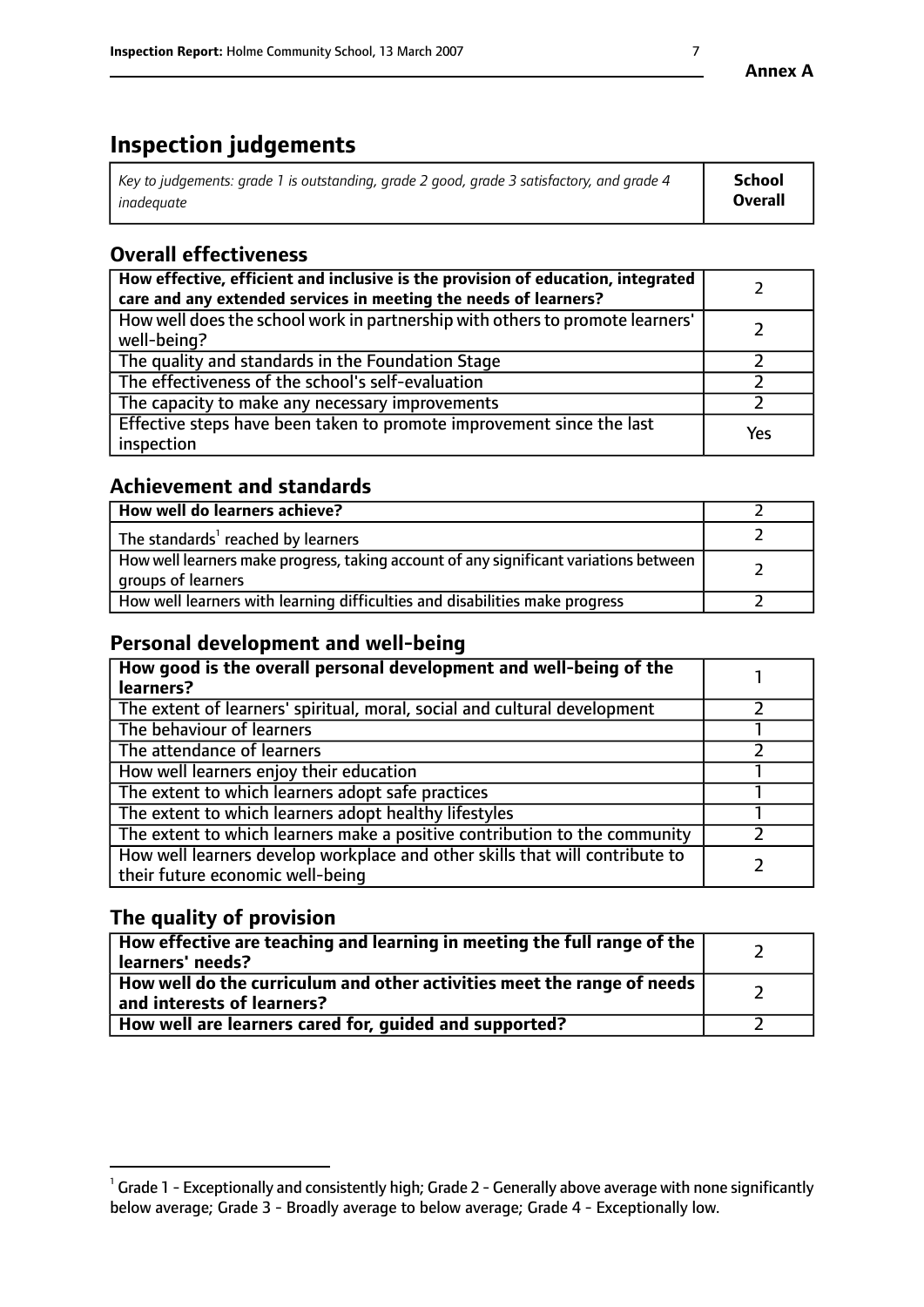#### **Annex A**

# **Leadership and management**

| How effective are leadership and management in raising achievement<br>and supporting all learners?                                              |           |
|-------------------------------------------------------------------------------------------------------------------------------------------------|-----------|
| How effectively leaders and managers at all levels set clear direction leading<br>to improvement and promote high quality of care and education |           |
| How effectively performance is monitored, evaluated and improved to meet<br>challenging targets                                                 |           |
| How well equality of opportunity is promoted and discrimination tackled so<br>that all learners achieve as well as they can                     |           |
| How effectively and efficiently resources, including staff, are deployed to<br>achieve value for money                                          |           |
| The extent to which governors and other supervisory boards discharge their<br>responsibilities                                                  |           |
| Do procedures for safequarding learners meet current government<br>requirements?                                                                | Yes       |
| Does this school require special measures?                                                                                                      | No        |
| Does this school require a notice to improve?                                                                                                   | <b>No</b> |